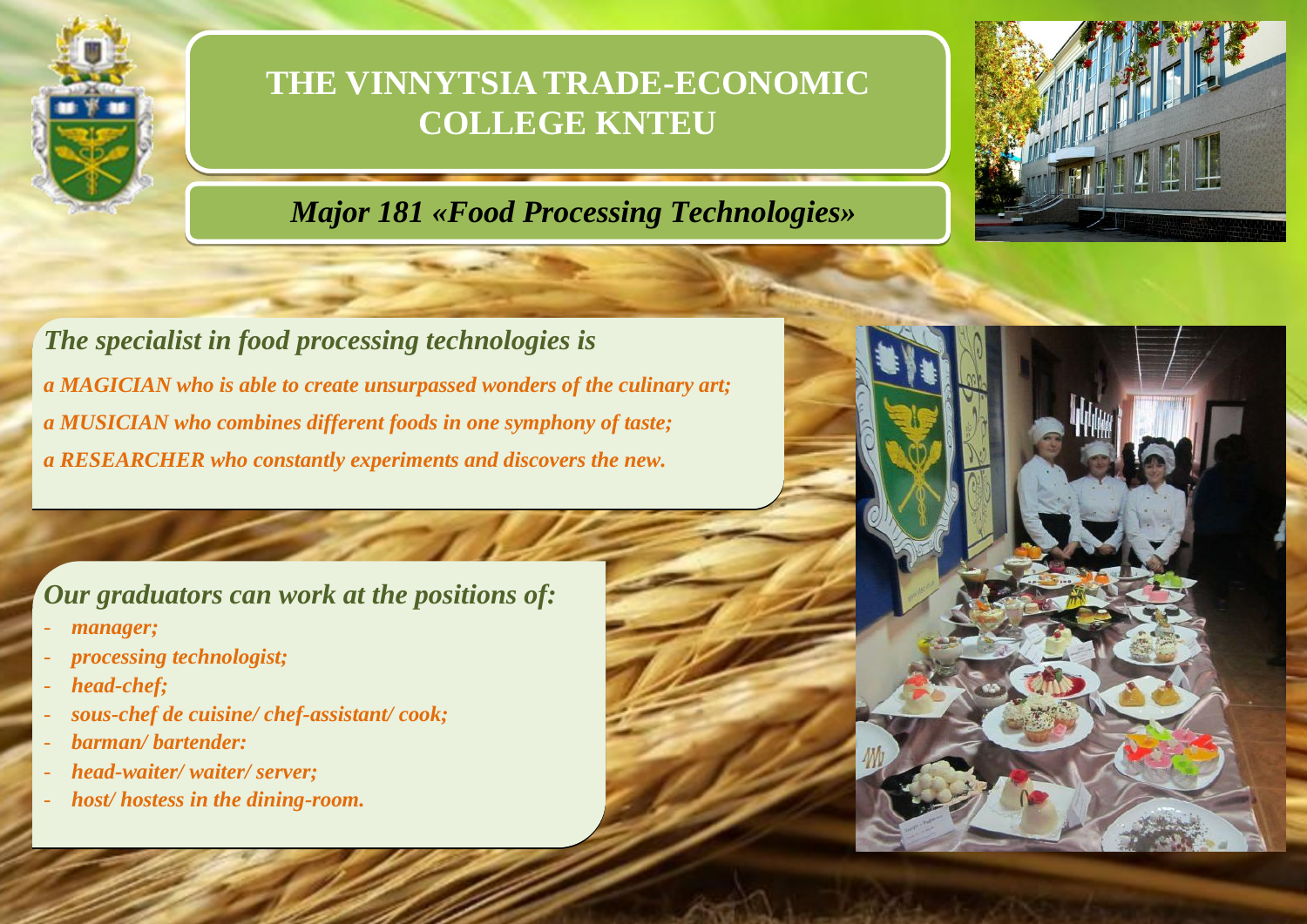## *At our college you will:*

- *- have an interesting studying;*
- *- meet skilled, sensitive, well-educated teachers;*
- *- enjoy cheerful and healthy sporting life;*
- *- take part in competitions, master-classes;*
- *- have vocational training around Ukraine and abroad;*
- *- contribute to charitable actions;*
- *- live a real student life.*

*Our achievements:*

*- competition "Barbeque -2014" in Kyiv; - the National Ukrainian festival of borsches, in 2014 - the Culinary competition on the day of tourism, KNTEU 2015р. - the National Ukrainian student Olympiads "Technology of Culinary".*

## *Advantages of studies at VTEK KNTEU:*

- *- enormous demand for the specialists of this industry;*
- *- promotion and permanent professional self- improvement;*
- *- creative searches and experiments;*
- *- meeting with interesting people;*
- *- prestige work;*
- *- good and stable income.*